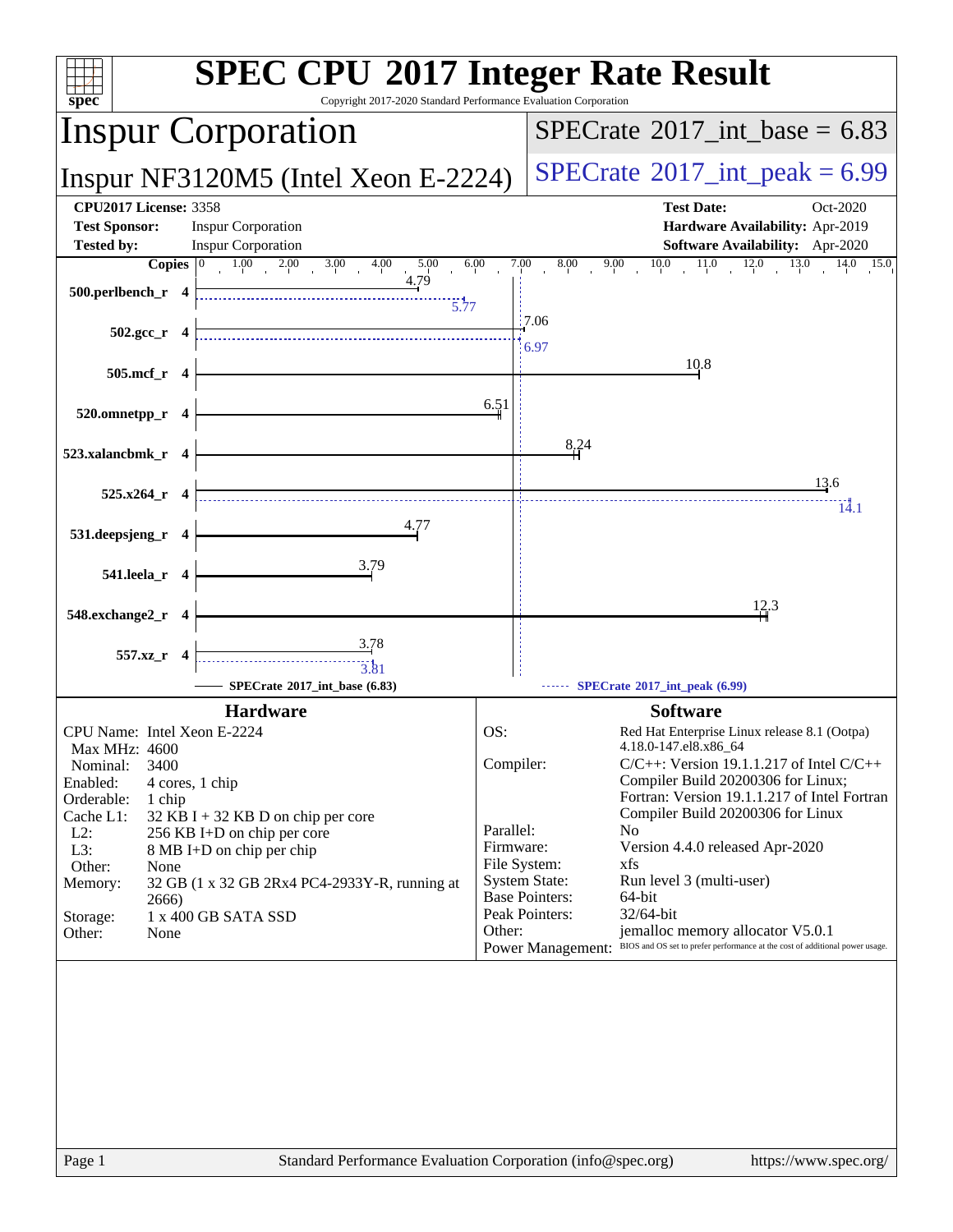

Copyright 2017-2020 Standard Performance Evaluation Corporation

# Inspur Corporation

Inspur NF3120M5 (Intel Xeon E-2224) [SPECrate](http://www.spec.org/auto/cpu2017/Docs/result-fields.html#SPECrate2017intpeak)<sup>®</sup>[2017\\_int\\_peak =](http://www.spec.org/auto/cpu2017/Docs/result-fields.html#SPECrate2017intpeak)  $6.99$ 

[SPECrate](http://www.spec.org/auto/cpu2017/Docs/result-fields.html#SPECrate2017intbase)®2017 int\_base =  $6.83$ 

**[Test Sponsor:](http://www.spec.org/auto/cpu2017/Docs/result-fields.html#TestSponsor)** Inspur Corporation **[Hardware Availability:](http://www.spec.org/auto/cpu2017/Docs/result-fields.html#HardwareAvailability)** Apr-2019

**[CPU2017 License:](http://www.spec.org/auto/cpu2017/Docs/result-fields.html#CPU2017License)** 3358 **[Test Date:](http://www.spec.org/auto/cpu2017/Docs/result-fields.html#TestDate)** Oct-2020 **[Tested by:](http://www.spec.org/auto/cpu2017/Docs/result-fields.html#Testedby)** Inspur Corporation **[Software Availability:](http://www.spec.org/auto/cpu2017/Docs/result-fields.html#SoftwareAvailability)** Apr-2020

#### **[Results Table](http://www.spec.org/auto/cpu2017/Docs/result-fields.html#ResultsTable)**

|                                           | <b>Base</b>    |                |       |                | <b>Peak</b> |                |       |                |                |              |                |              |                |              |
|-------------------------------------------|----------------|----------------|-------|----------------|-------------|----------------|-------|----------------|----------------|--------------|----------------|--------------|----------------|--------------|
| <b>Benchmark</b>                          | <b>Copies</b>  | <b>Seconds</b> | Ratio | <b>Seconds</b> | Ratio       | <b>Seconds</b> | Ratio | <b>Copies</b>  | <b>Seconds</b> | <b>Ratio</b> | <b>Seconds</b> | <b>Ratio</b> | <b>Seconds</b> | <b>Ratio</b> |
| $500$ .perlbench r                        | 4              | 1337           | 4.76  | 1330           | 4.79        | 1331           | 4.79  | 4              | 1104           | 5.77         | 1107           | 5.75         | 103            | 5.77         |
| $502.\text{sec}$                          | 4              | 802            | 7.06  | 803            | 7.05        | 802            | 7.06  | 4              | 813            | 6.97         | 813            | 6.96         | 812            | 6.97         |
| $505$ .mcf r                              | 4              | 598            | 10.8  | 598            | 10.8        | 597            | 10.8  | 4              | 598            | 10.8         | 598            | <b>10.8</b>  | 597            | 10.8         |
| 520.omnetpp_r                             | 4              | 807            | 6.50  | 801            | 6.55        | 807            | 6.51  | $\overline{4}$ | 807            | 6.50         | 801            | 6.55         | 807            | 6.51         |
| 523.xalancbmk r                           | $\overline{4}$ | 511            | 8.26  | 513            | 8.24        | 519            | 8.13  | 4              | 511            | 8.26         | 513            | 8.24         | 519            | 8.13         |
| 525.x264 r                                | 4              | 515            | 13.6  | 516            | 13.6        | 516            | 13.6  | 4              | 497            | 14.1         | 497            | 14.1         | 498            | 14.1         |
| 531.deepsjeng_r                           | $\overline{4}$ | 961            | 4.77  | 963            | 4.76        | 962            | 4.77  | 4              | 961            | 4.77         | 963            | 4.76         | 962            | 4.77         |
| 541.leela r                               | $\overline{4}$ | 1750           | 3.79  | 1749           | 3.79        | 1750           | 3.78  | 4              | 1750           | 3.79         | 1749           | 3.79         | 750            | 3.78         |
| 548.exchange2_r                           | 4              | 862            | 12.2  | 854            | 12.3        | 852            | 12.3  | 4              | 862            | 12.2         | 854            | 12.3         | 852            | 12.3         |
| 557.xz r                                  | 4              | 1144           | 3.78  | 1144           | 3.78        | 1143           | 3.78  | 4              | 1131           | 3.82         | 1136           | 3.80         | 1133           | 3.81         |
| $SPECrate^{\circ}2017$ int base =<br>6.83 |                |                |       |                |             |                |       |                |                |              |                |              |                |              |

**[SPECrate](http://www.spec.org/auto/cpu2017/Docs/result-fields.html#SPECrate2017intpeak)[2017\\_int\\_peak =](http://www.spec.org/auto/cpu2017/Docs/result-fields.html#SPECrate2017intpeak) 6.99**

Results appear in the [order in which they were run.](http://www.spec.org/auto/cpu2017/Docs/result-fields.html#RunOrder) Bold underlined text [indicates a median measurement.](http://www.spec.org/auto/cpu2017/Docs/result-fields.html#Median)

#### **[Compiler Notes](http://www.spec.org/auto/cpu2017/Docs/result-fields.html#CompilerNotes)**

 The inconsistent Compiler version information under Compiler Version section is due to a discrepancy in Intel Compiler. The correct version of C/C++ compiler is: Version 19.1.1.217 Build 20200306 Compiler for Linux The correct version of Fortran compiler is: Version 19.1.1.217 Build 20200306 Compiler for Linux

#### **[Submit Notes](http://www.spec.org/auto/cpu2017/Docs/result-fields.html#SubmitNotes)**

 The numactl mechanism was used to bind copies to processors. The config file option 'submit' was used to generate numactl commands to bind each copy to a specific processor. For details, please see the config file.

#### **[Operating System Notes](http://www.spec.org/auto/cpu2017/Docs/result-fields.html#OperatingSystemNotes)**

 Stack size set to unlimited using "ulimit -s unlimited" SCALING\_GOVERNOR set to Performance

#### **[Environment Variables Notes](http://www.spec.org/auto/cpu2017/Docs/result-fields.html#EnvironmentVariablesNotes)**

```
Environment variables set by runcpu before the start of the run:
LD_LIBRARY_PATH =
      "/home/CPU2017/lib/intel64:/home/CPU2017/lib/ia32:/home/CPU2017/je5.0.1-
      32"
MALLOC_CONF = "retain:true"
```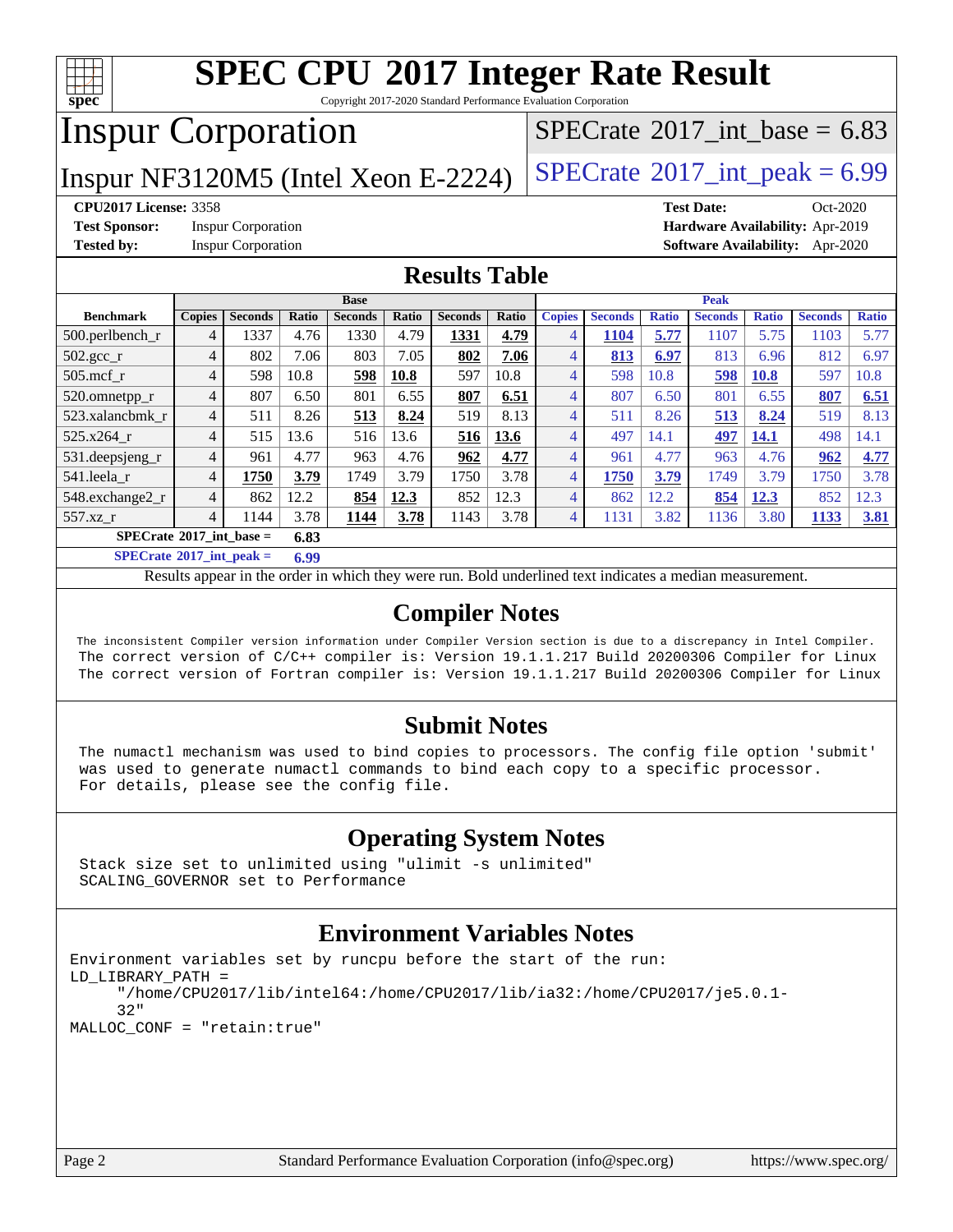

Copyright 2017-2020 Standard Performance Evaluation Corporation

## Inspur Corporation

[SPECrate](http://www.spec.org/auto/cpu2017/Docs/result-fields.html#SPECrate2017intbase)®2017 int\_base =  $6.83$ 

Inspur NF3120M5 (Intel Xeon E-2224)  $|SPECrate^{\circ}2017\_int\_peak = 6.99$  $|SPECrate^{\circ}2017\_int\_peak = 6.99$  $|SPECrate^{\circ}2017\_int\_peak = 6.99$ 

**[Test Sponsor:](http://www.spec.org/auto/cpu2017/Docs/result-fields.html#TestSponsor)** Inspur Corporation **[Hardware Availability:](http://www.spec.org/auto/cpu2017/Docs/result-fields.html#HardwareAvailability)** Apr-2019 **[Tested by:](http://www.spec.org/auto/cpu2017/Docs/result-fields.html#Testedby)** Inspur Corporation **[Software Availability:](http://www.spec.org/auto/cpu2017/Docs/result-fields.html#SoftwareAvailability)** Apr-2020

**[CPU2017 License:](http://www.spec.org/auto/cpu2017/Docs/result-fields.html#CPU2017License)** 3358 **[Test Date:](http://www.spec.org/auto/cpu2017/Docs/result-fields.html#TestDate)** Oct-2020

#### **[General Notes](http://www.spec.org/auto/cpu2017/Docs/result-fields.html#GeneralNotes)**

 Binaries compiled on a system with 1x Intel Core i9-7980XE CPU + 64GB RAM memory using Redhat Enterprise Linux 8.0 Transparent Huge Pages enabled by default Prior to runcpu invocation Filesystem page cache synced and cleared with: sync; echo 3> /proc/sys/vm/drop\_caches runcpu command invoked through numactl i.e.: numactl --interleave=all runcpu <etc>

 Yes: The test sponsor attests, as of date of publication, that CVE-2017-5754 (Meltdown) is mitigated in the system as tested and documented. Yes: The test sponsor attests, as of date of publication, that CVE-2017-5753 (Spectre variant 1) is mitigated in the system as tested and documented. Yes: The test sponsor attests, as of date of publication, that CVE-2017-5715 (Spectre variant 2) is mitigated in the system as tested and documented.

 jemalloc, a general purpose malloc implementation built with the RedHat Enterprise 7.5, and the system compiler gcc 4.8.5; sources available from jemalloc.net or <https://github.com/jemalloc/jemalloc/releases>

#### **[Platform Notes](http://www.spec.org/auto/cpu2017/Docs/result-fields.html#PlatformNotes)**

 BIOS configuration: ENERGY\_PERF\_BIAS\_CFG mode set to Performance VT Support set to Disable

 Sysinfo program /home/CPU2017/bin/sysinfo Rev: r6365 of 2019-08-21 295195f888a3d7edb1e6e46a485a0011 running on localhost.localdomain Thu Oct 29 00:04:45 2020

 SUT (System Under Test) info as seen by some common utilities. For more information on this section, see <https://www.spec.org/cpu2017/Docs/config.html#sysinfo>

 From /proc/cpuinfo model name : Intel(R) Xeon(R) E-2224 CPU @ 3.40GHz 1 "physical id"s (chips) 4 "processors" cores, siblings (Caution: counting these is hw and system dependent. The following excerpts from /proc/cpuinfo might not be reliable. Use with caution.) cpu cores : 4 siblings : 4 physical 0: cores 0 1 2 3

**(Continued on next page)**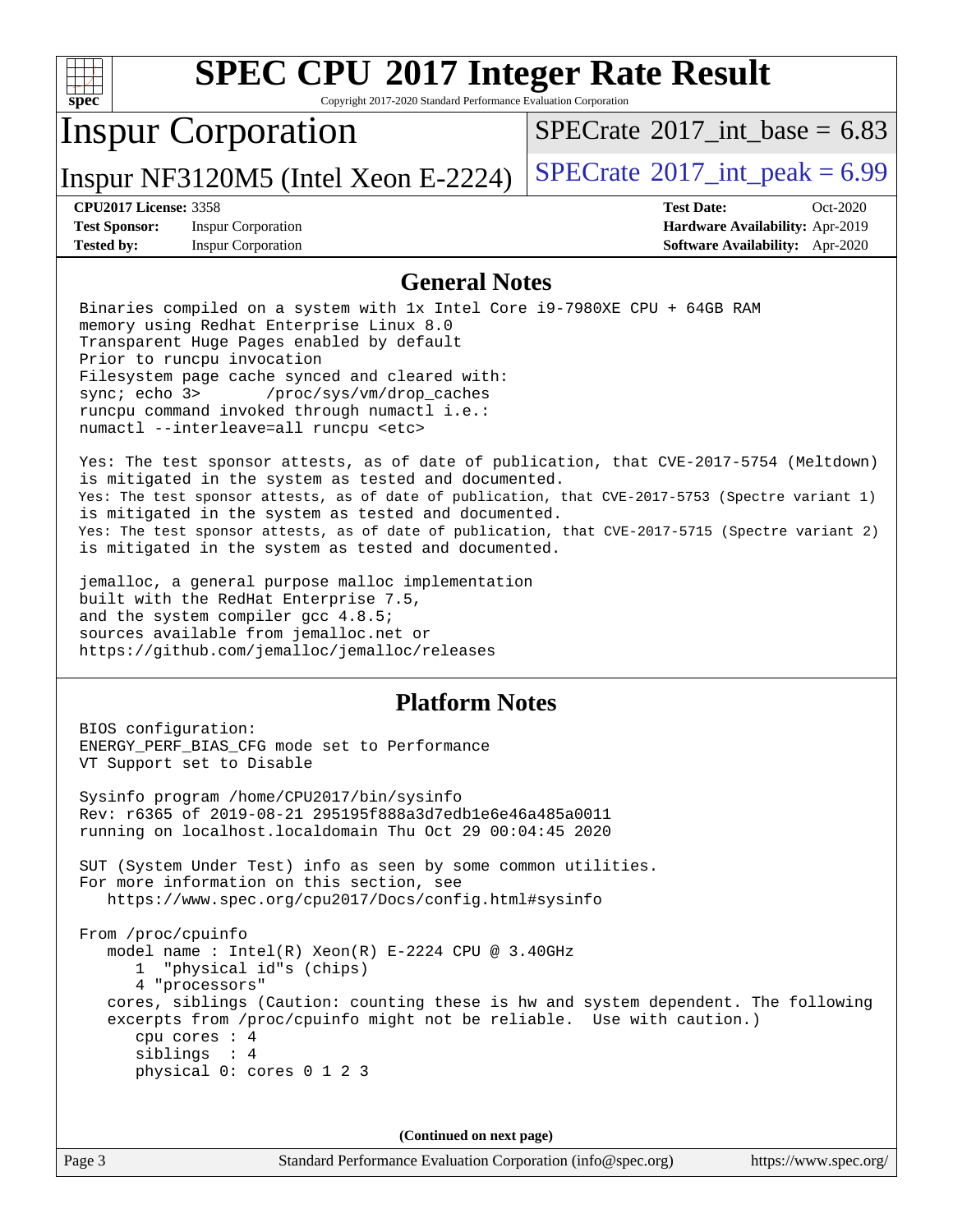

Copyright 2017-2020 Standard Performance Evaluation Corporation

# Inspur Corporation

 $SPECTate$ <sup>®</sup>[2017\\_int\\_base =](http://www.spec.org/auto/cpu2017/Docs/result-fields.html#SPECrate2017intbase) 6.83

Inspur NF3120M5 (Intel Xeon E-2224)  $SPECTate$ <sup>®</sup>[2017\\_int\\_peak =](http://www.spec.org/auto/cpu2017/Docs/result-fields.html#SPECrate2017intpeak) 6.99

**[Test Sponsor:](http://www.spec.org/auto/cpu2017/Docs/result-fields.html#TestSponsor)** Inspur Corporation **[Hardware Availability:](http://www.spec.org/auto/cpu2017/Docs/result-fields.html#HardwareAvailability)** Apr-2019

**[CPU2017 License:](http://www.spec.org/auto/cpu2017/Docs/result-fields.html#CPU2017License)** 3358 **[Test Date:](http://www.spec.org/auto/cpu2017/Docs/result-fields.html#TestDate)** Oct-2020 **[Tested by:](http://www.spec.org/auto/cpu2017/Docs/result-fields.html#Testedby)** Inspur Corporation **[Software Availability:](http://www.spec.org/auto/cpu2017/Docs/result-fields.html#SoftwareAvailability)** Apr-2020

#### **[Platform Notes \(Continued\)](http://www.spec.org/auto/cpu2017/Docs/result-fields.html#PlatformNotes)**

| From 1scpu:                |                                                                                      |                       |  |  |  |
|----------------------------|--------------------------------------------------------------------------------------|-----------------------|--|--|--|
| Architecture:              | x86 64                                                                               |                       |  |  |  |
| $CPU$ op-mode( $s$ ):      | $32$ -bit, $64$ -bit                                                                 |                       |  |  |  |
| Byte Order:                | Little Endian                                                                        |                       |  |  |  |
| CPU(s):                    | 4                                                                                    |                       |  |  |  |
| On-line CPU(s) list: $0-3$ |                                                                                      |                       |  |  |  |
| Thread(s) per core:        | 1                                                                                    |                       |  |  |  |
| Core(s) per socket:        | 4                                                                                    |                       |  |  |  |
| Socket(s):                 | $\mathbf 1$                                                                          |                       |  |  |  |
| NUMA $node(s)$ :           | $\mathbf{1}$                                                                         |                       |  |  |  |
| Vendor ID:                 | GenuineIntel                                                                         |                       |  |  |  |
| CPU family:                | 6                                                                                    |                       |  |  |  |
| Model:                     | 158                                                                                  |                       |  |  |  |
| Model name:                | $Intel(R) Xeon(R) E-2224 CPU @ 3.40GHz$                                              |                       |  |  |  |
| Stepping:                  | 10                                                                                   |                       |  |  |  |
| CPU MHz:                   | 800.014                                                                              |                       |  |  |  |
| $CPU$ max $MHz$ :          | 3400.0000                                                                            |                       |  |  |  |
| CPU min MHz:               | 800.0000                                                                             |                       |  |  |  |
| BogoMIPS:                  | 6816.00                                                                              |                       |  |  |  |
| Virtualization:            | $VT - x$                                                                             |                       |  |  |  |
| $L1d$ cache:               | 32K                                                                                  |                       |  |  |  |
| Lli cache:                 | 32K                                                                                  |                       |  |  |  |
| $L2$ cache:                | 256K                                                                                 |                       |  |  |  |
| L3 cache:                  | 8192K                                                                                |                       |  |  |  |
| NUMA node0 CPU(s):         | $0 - 3$                                                                              |                       |  |  |  |
| Flags:                     | fpu vme de pse tsc msr pae mce cx8 apic sep mtrr pge mca cmov                        |                       |  |  |  |
|                            | pat pse36 clflush dts acpi mmx fxsr sse sse2 ss ht tm pbe syscall nx pdpelgb rdtscp  |                       |  |  |  |
|                            | lm constant_tsc art arch_perfmon pebs bts rep_good nopl xtopology nonstop_tsc cpuid  |                       |  |  |  |
|                            | aperfmperf tsc_known_freq pni pclmulqdq dtes64 monitor ds_cpl vmx smx est tm2 ssse3  |                       |  |  |  |
|                            | sdbg fma cx16 xtpr pdcm pcid sse4_1 sse4_2 x2apic movbe popcnt tsc_deadline_timer    |                       |  |  |  |
|                            | aes xsave avx f16c rdrand lahf_lm abm 3dnowprefetch cpuid_fault invpcid_single pti   |                       |  |  |  |
|                            | ssbd ibrs ibpb stibp tpr_shadow vnmi flexpriority ept vpid fsgsbase tsc_adjust bmil  |                       |  |  |  |
|                            | hle avx2 smep bmi2 erms invpcid rtm mpx rdseed adx smap clflushopt intel_pt xsaveopt |                       |  |  |  |
|                            | xsavec xgetbvl xsaves dtherm arat pln pts hwp hwp_notify hwp_act_window hwp_epp      |                       |  |  |  |
| md_clear flush_11d         |                                                                                      |                       |  |  |  |
|                            |                                                                                      |                       |  |  |  |
| /proc/cpuinfo cache data   |                                                                                      |                       |  |  |  |
| cache size : 8192 KB       |                                                                                      |                       |  |  |  |
|                            |                                                                                      |                       |  |  |  |
| From numactl --hardware    | WARNING: a numactl 'node' might or might not correspond to a                         |                       |  |  |  |
| physical chip.             |                                                                                      |                       |  |  |  |
| available: 1 nodes (0)     |                                                                                      |                       |  |  |  |
| node 0 cpus: 0 1 2 3       |                                                                                      |                       |  |  |  |
| node 0 size: 32075 MB      |                                                                                      |                       |  |  |  |
| node 0 free: 22611 MB      |                                                                                      |                       |  |  |  |
| node distances:            |                                                                                      |                       |  |  |  |
| node<br>0                  |                                                                                      |                       |  |  |  |
|                            |                                                                                      |                       |  |  |  |
| (Continued on next page)   |                                                                                      |                       |  |  |  |
| Page 4                     | Standard Performance Evaluation Corporation (info@spec.org)                          | https://www.spec.org/ |  |  |  |
|                            |                                                                                      |                       |  |  |  |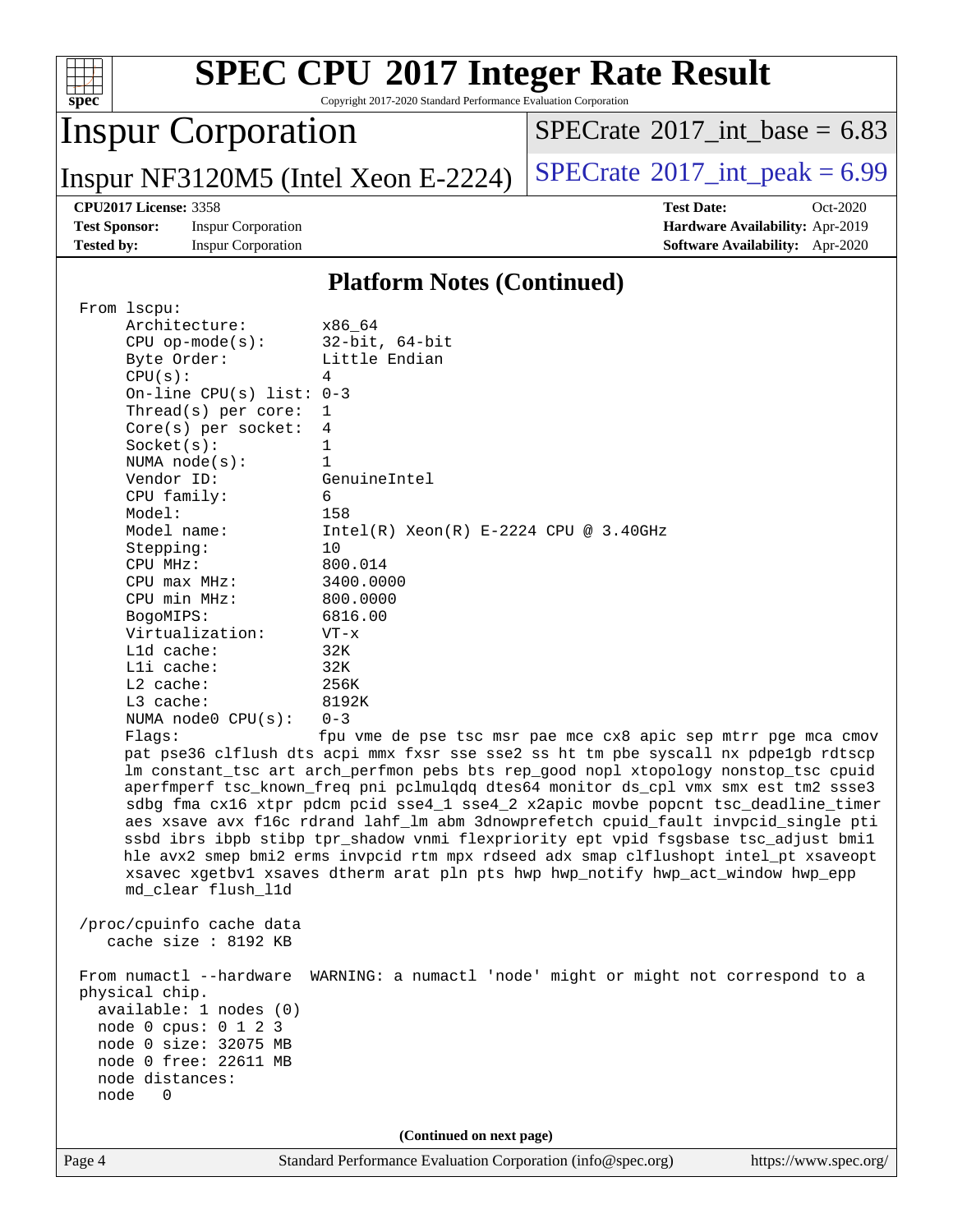| <b>SPEC CPU®2017 Integer Rate Result</b><br>Copyright 2017-2020 Standard Performance Evaluation Corporation<br>spec <sup>®</sup>                                                                                                                                                                                                                                                                                                                                                                                                                                                              |                                                                                                                                                                                                                |
|-----------------------------------------------------------------------------------------------------------------------------------------------------------------------------------------------------------------------------------------------------------------------------------------------------------------------------------------------------------------------------------------------------------------------------------------------------------------------------------------------------------------------------------------------------------------------------------------------|----------------------------------------------------------------------------------------------------------------------------------------------------------------------------------------------------------------|
| <b>Inspur Corporation</b>                                                                                                                                                                                                                                                                                                                                                                                                                                                                                                                                                                     | $SPECTate$ <sup>®</sup> 2017_int_base = 6.83                                                                                                                                                                   |
| Inspur NF3120M5 (Intel Xeon E-2224)                                                                                                                                                                                                                                                                                                                                                                                                                                                                                                                                                           | $SPECrate^{\circ}2017\_int\_peak = 6.99$                                                                                                                                                                       |
| <b>CPU2017 License: 3358</b><br><b>Test Sponsor:</b><br><b>Inspur Corporation</b><br><b>Tested by:</b><br><b>Inspur Corporation</b>                                                                                                                                                                                                                                                                                                                                                                                                                                                           | <b>Test Date:</b><br>Oct-2020<br>Hardware Availability: Apr-2019<br>Software Availability: Apr-2020                                                                                                            |
| <b>Platform Notes (Continued)</b>                                                                                                                                                                                                                                                                                                                                                                                                                                                                                                                                                             |                                                                                                                                                                                                                |
| 0:<br>10<br>From /proc/meminfo<br>MemTotal:<br>32845296 kB<br>HugePages_Total:<br>0<br>Hugepagesize:<br>2048 kB<br>From /etc/*release* /etc/*version*<br>os-release:<br>NAME="Red Hat Enterprise Linux"<br>VERSION="8.1 (Ootpa)"<br>$ID="rhe1"$<br>ID_LIKE="fedora"<br>VERSION_ID="8.1"<br>PLATFORM_ID="platform:el8"<br>PRETTY_NAME="Red Hat Enterprise Linux 8.1 (Ootpa)"<br>ANSI_COLOR="0;31"<br>redhat-release: Red Hat Enterprise Linux release 8.1 (Ootpa)<br>system-release: Red Hat Enterprise Linux release 8.1 (Ootpa)<br>system-release-cpe: cpe:/o:redhat:enterprise_linux:8.1:ga |                                                                                                                                                                                                                |
| uname $-a$ :<br>Linux localhost.localdomain 4.18.0-147.el8.x86_64 #1 SMP Thu Sep 26 15:52:44 UTC 2019<br>x86_64 x86_64 x86_64 GNU/Linux                                                                                                                                                                                                                                                                                                                                                                                                                                                       |                                                                                                                                                                                                                |
| Kernel self-reported vulnerability status:<br>$CVE-2018-3620$ (L1 Terminal Fault):<br>Microarchitectural Data Sampling:                                                                                                                                                                                                                                                                                                                                                                                                                                                                       | Mitigation: PTE Inversion; VMX: conditional<br>cache flushes, SMT disabled<br>Mitigation: Clear CPU buffers; SMT disabled                                                                                      |
| CVE-2017-5754 (Meltdown):<br>CVE-2018-3639 (Speculative Store Bypass): Mitigation: Speculative Store Bypass disabled<br>CVE-2017-5753 (Spectre variant 1):<br>$CVE-2017-5715$ (Spectre variant 2):<br>filling                                                                                                                                                                                                                                                                                                                                                                                 | Mitigation: PTI<br>via prctl and seccomp<br>Mitigation: usercopy/swapgs barriers and __user<br>pointer sanitization<br>Mitigation: Full generic retpoline, IBPB:<br>conditional, IBRS_FW, STIBP: disabled, RSB |
| run-level 3 Oct 29 11:54<br>SPEC is set to: /home/CPU2017                                                                                                                                                                                                                                                                                                                                                                                                                                                                                                                                     |                                                                                                                                                                                                                |
| Filesystem<br>Size Used Avail Use% Mounted on<br>Type<br>/dev/mapper/rhel-home xfs<br>380G 10G 370G                                                                                                                                                                                                                                                                                                                                                                                                                                                                                           | 3% /home                                                                                                                                                                                                       |
| From /sys/devices/virtual/dmi/id<br>American Megatrends Inc. NF3120M5_BIOS_4.4.0 04/20/2020<br>BIOS:                                                                                                                                                                                                                                                                                                                                                                                                                                                                                          |                                                                                                                                                                                                                |
| (Continued on next page)                                                                                                                                                                                                                                                                                                                                                                                                                                                                                                                                                                      |                                                                                                                                                                                                                |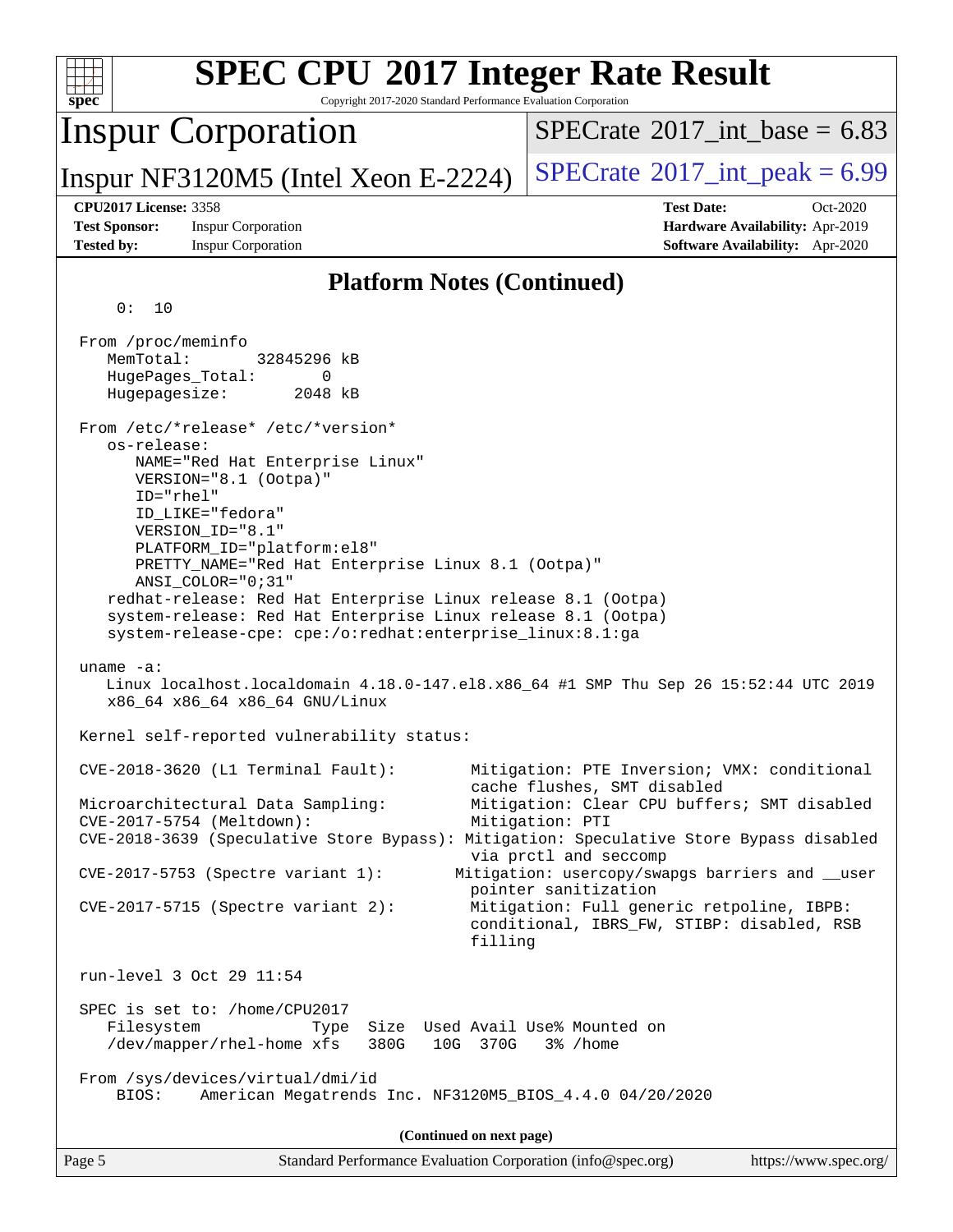

Copyright 2017-2020 Standard Performance Evaluation Corporation

## Inspur Corporation

[SPECrate](http://www.spec.org/auto/cpu2017/Docs/result-fields.html#SPECrate2017intbase)<sup>®</sup>2017 int\_base = 6.83

Inspur NF3120M5 (Intel Xeon E-2224)  $|SPECrate^{\circ}2017\_int\_peak = 6.99$  $|SPECrate^{\circ}2017\_int\_peak = 6.99$  $|SPECrate^{\circ}2017\_int\_peak = 6.99$ 

**[Test Sponsor:](http://www.spec.org/auto/cpu2017/Docs/result-fields.html#TestSponsor)** Inspur Corporation **[Hardware Availability:](http://www.spec.org/auto/cpu2017/Docs/result-fields.html#HardwareAvailability)** Apr-2019 **[Tested by:](http://www.spec.org/auto/cpu2017/Docs/result-fields.html#Testedby)** Inspur Corporation **[Software Availability:](http://www.spec.org/auto/cpu2017/Docs/result-fields.html#SoftwareAvailability)** Apr-2020

**[CPU2017 License:](http://www.spec.org/auto/cpu2017/Docs/result-fields.html#CPU2017License)** 3358 **[Test Date:](http://www.spec.org/auto/cpu2017/Docs/result-fields.html#TestDate)** Oct-2020

#### **[Platform Notes \(Continued\)](http://www.spec.org/auto/cpu2017/Docs/result-fields.html#PlatformNotes)**

 Vendor: Inspur Product: NF3120M5 Product Family: Server Serial: 220910775

 Additional information from dmidecode follows. WARNING: Use caution when you interpret this section. The 'dmidecode' program reads system data which is "intended to allow hardware to be accurately determined", but the intent may not be met, as there are frequent changes to hardware, firmware, and the "DMTF SMBIOS" standard. Memory:

 3x Not Specified Not Specified 1x Samsung M391A4G43AB1-CVF 32767 MB 2 rank 2933

 (End of data from sysinfo program) This system support 4 DIMMs. 1 DIMM slots installed with 32 GB DIMM for this run, and running at 2400 due to CPU limitation.

#### **[Compiler Version Notes](http://www.spec.org/auto/cpu2017/Docs/result-fields.html#CompilerVersionNotes)**

| 502.gcc_r(peak)<br>C                                                                                                                                                             |
|----------------------------------------------------------------------------------------------------------------------------------------------------------------------------------|
| Intel(R) C Compiler for applications running on IA-32, Version 2021.1 NextGen<br>Build 20200304<br>Copyright (C) 1985-2020 Intel Corporation. All rights reserved.               |
|                                                                                                                                                                                  |
| $500. perlbench_r(base) 502. gcc_r(base) 505.mcf_r(base, peak)$<br>C<br>$525.x264_r(base, peak) 557.xz_r(base)$                                                                  |
| Intel(R) C Compiler for applications running on Intel(R) $64$ , Version 2021.1<br>NextGen Build 20200304<br>Copyright (C) 1985-2020 Intel Corporation. All rights reserved.      |
| ===============<br>  500.perlbench $r(\text{peak})$ 557.xz $r(\text{peak})$<br>C                                                                                                 |
| Intel(R) C Intel(R) 64 Compiler for applications running on Intel(R) 64,<br>Version 19.1.1.217 Build 20200306<br>Copyright (C) 1985-2020 Intel Corporation. All rights reserved. |
| (Continued on next page)                                                                                                                                                         |
| Page 6<br>Standard Performance Evaluation Corporation (info@spec.org)<br>https://www.spec.org/                                                                                   |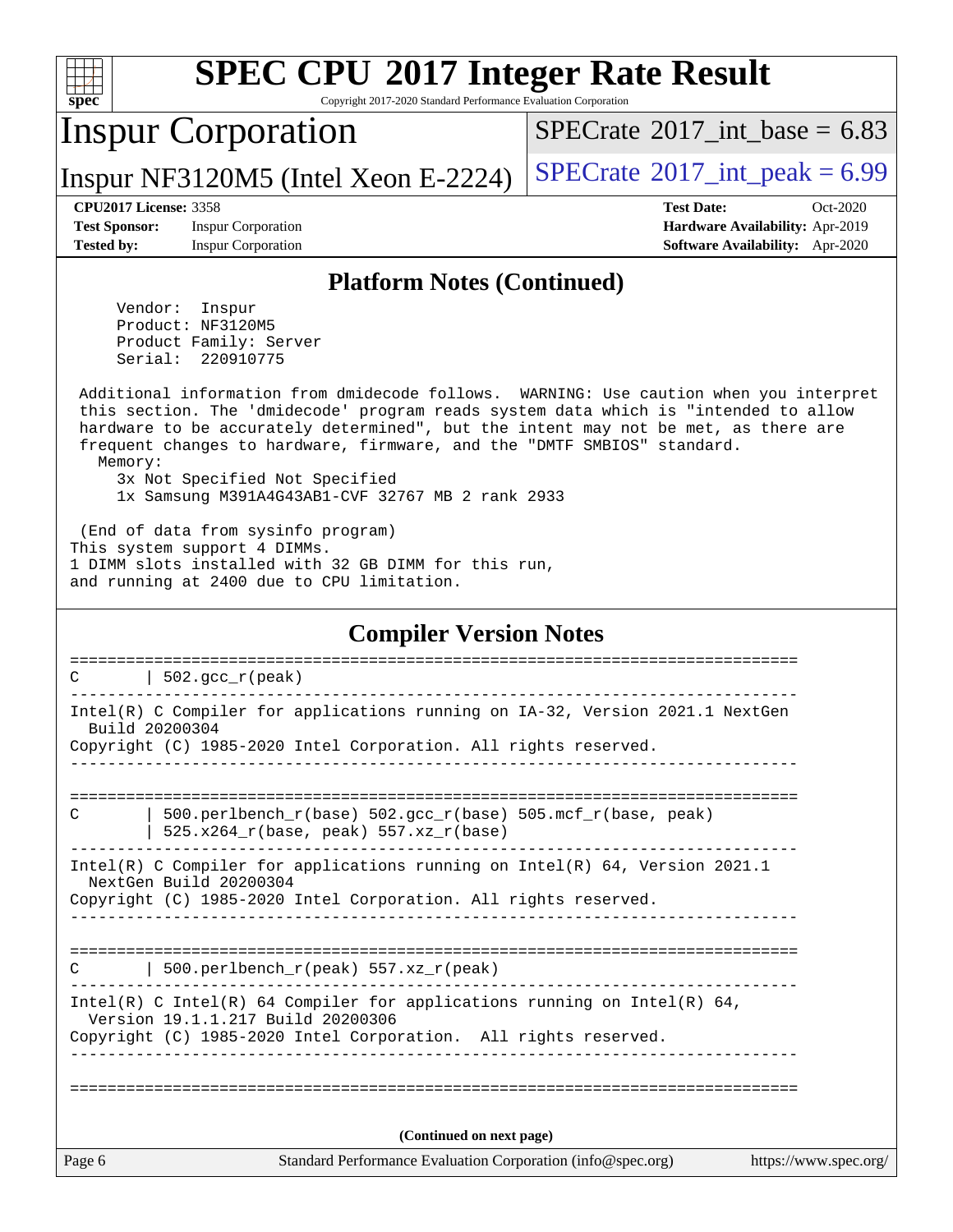| $spec^*$                                                                  | <b>SPEC CPU®2017 Integer Rate Result</b><br>Copyright 2017-2020 Standard Performance Evaluation Corporation                                                                        |                                              |                                                                                |
|---------------------------------------------------------------------------|------------------------------------------------------------------------------------------------------------------------------------------------------------------------------------|----------------------------------------------|--------------------------------------------------------------------------------|
|                                                                           | <b>Inspur Corporation</b>                                                                                                                                                          | $SPECTate$ <sup>®</sup> 2017_int_base = 6.83 |                                                                                |
|                                                                           | Inspur NF3120M5 (Intel Xeon E-2224)                                                                                                                                                | $SPECrate^{\circ}2017\_int\_peak = 6.99$     |                                                                                |
| <b>CPU2017 License: 3358</b><br><b>Test Sponsor:</b><br><b>Tested by:</b> | <b>Inspur Corporation</b><br><b>Inspur Corporation</b>                                                                                                                             | <b>Test Date:</b>                            | Oct-2020<br>Hardware Availability: Apr-2019<br>Software Availability: Apr-2020 |
|                                                                           | <b>Compiler Version Notes (Continued)</b>                                                                                                                                          |                                              |                                                                                |
| C                                                                         | $  502.\text{gcc_r(peak)}$                                                                                                                                                         |                                              |                                                                                |
| Build 20200304                                                            | Intel(R) C Compiler for applications running on IA-32, Version 2021.1 NextGen<br>Copyright (C) 1985-2020 Intel Corporation. All rights reserved.                                   |                                              |                                                                                |
| C                                                                         | 500.perlbench_r(base) 502.gcc_r(base) 505.mcf_r(base, peak)<br>525.x264_r(base, peak) 557.xz_r(base)                                                                               |                                              |                                                                                |
|                                                                           | Intel(R) C Compiler for applications running on Intel(R) 64, Version 2021.1<br>NextGen Build 20200304<br>Copyright (C) 1985-2020 Intel Corporation. All rights reserved.           |                                              |                                                                                |
| С                                                                         | 500.perlbench_r(peak) 557.xz_r(peak)                                                                                                                                               |                                              |                                                                                |
|                                                                           | $Intel(R)$ C Intel(R) 64 Compiler for applications running on Intel(R) 64,<br>Version 19.1.1.217 Build 20200306<br>Copyright (C) 1985-2020 Intel Corporation. All rights reserved. |                                              |                                                                                |
| С                                                                         | 502.gcc_r(peak)                                                                                                                                                                    |                                              |                                                                                |
| Build 20200304                                                            | Intel(R) C Compiler for applications running on IA-32, Version 2021.1 NextGen<br>Copyright (C) 1985-2020 Intel Corporation. All rights reserved.<br><u> - - - - - - - - - - -</u>  |                                              |                                                                                |
| C                                                                         | 500.perlbench_r(base) 502.gcc_r(base) 505.mcf_r(base, peak)<br>525.x264_r(base, peak) 557.xz_r(base)                                                                               |                                              |                                                                                |
|                                                                           | Intel(R) C Compiler for applications running on $Intel(R) 64$ , Version 2021.1<br>NextGen Build 20200304<br>Copyright (C) 1985-2020 Intel Corporation. All rights reserved.        |                                              |                                                                                |
|                                                                           | 500.perlbench_r(peak) 557.xz_r(peak)                                                                                                                                               |                                              |                                                                                |
|                                                                           | Intel(R) C Intel(R) 64 Compiler for applications running on Intel(R) 64,<br>Version 19.1.1.217 Build 20200306<br>Copyright (C) 1985-2020 Intel Corporation. All rights reserved.   |                                              |                                                                                |
|                                                                           | (Continued on next page)                                                                                                                                                           |                                              |                                                                                |
| Page 7                                                                    | Standard Performance Evaluation Corporation (info@spec.org)                                                                                                                        |                                              | https://www.spec.org/                                                          |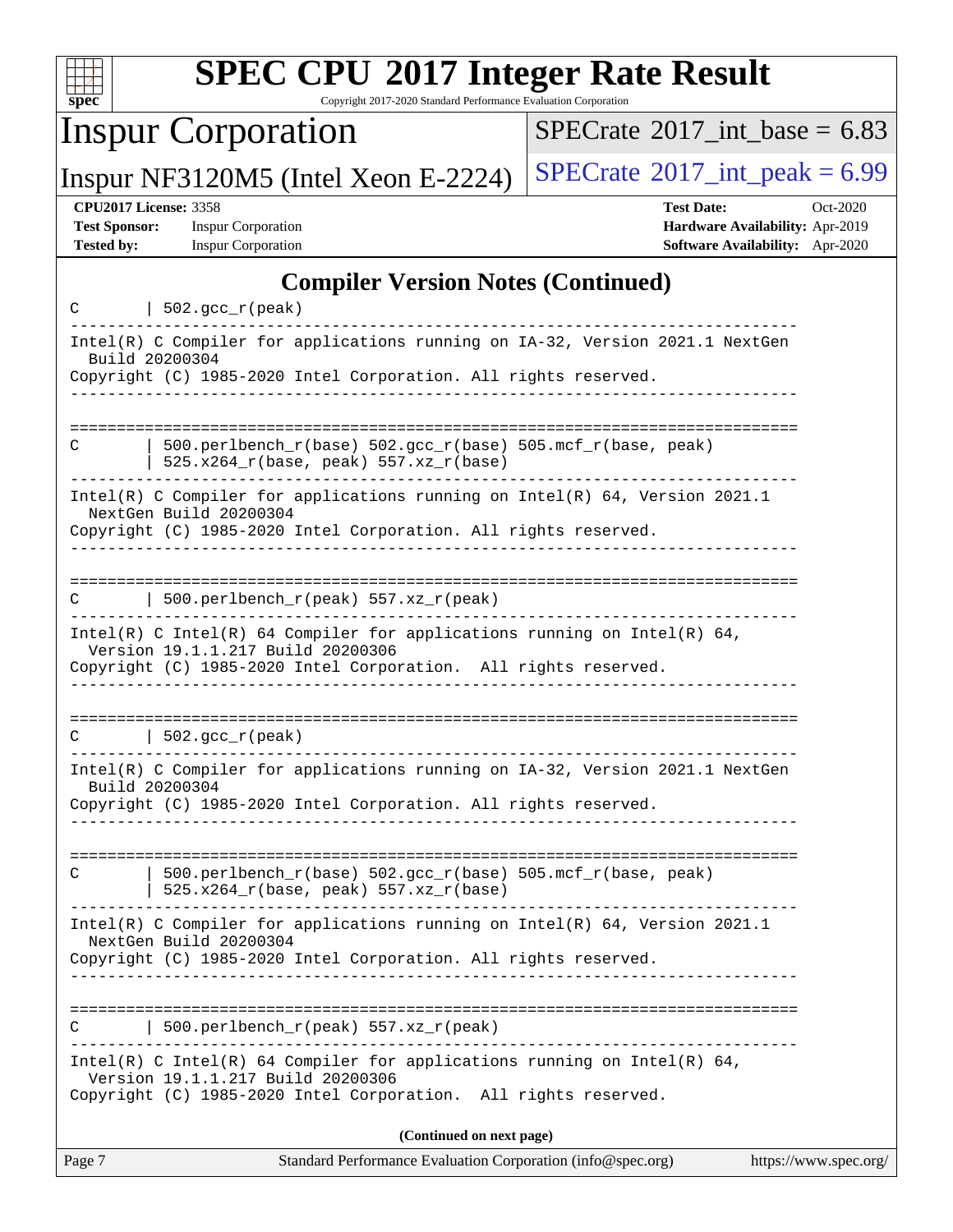| <b>SPEC CPU®2017 Integer Rate Result</b>                                                                                                                                               |                                              |  |  |  |  |
|----------------------------------------------------------------------------------------------------------------------------------------------------------------------------------------|----------------------------------------------|--|--|--|--|
| $spec^*$<br>Copyright 2017-2020 Standard Performance Evaluation Corporation                                                                                                            |                                              |  |  |  |  |
| <b>Inspur Corporation</b>                                                                                                                                                              | $SPECTate$ <sup>®</sup> 2017_int_base = 6.83 |  |  |  |  |
| Inspur NF3120M5 (Intel Xeon E-2224)                                                                                                                                                    | $SPECrate@2017_int\_peak = 6.99$             |  |  |  |  |
| <b>CPU2017 License: 3358</b>                                                                                                                                                           | <b>Test Date:</b><br>$Oct-2020$              |  |  |  |  |
| <b>Test Sponsor:</b><br><b>Inspur Corporation</b>                                                                                                                                      | Hardware Availability: Apr-2019              |  |  |  |  |
| <b>Tested by:</b><br><b>Inspur Corporation</b>                                                                                                                                         | Software Availability: Apr-2020              |  |  |  |  |
| <b>Compiler Version Notes (Continued)</b>                                                                                                                                              |                                              |  |  |  |  |
| 520.omnetpp r(base, peak) 523.xalancbmk r(base, peak)<br>$C++$<br>531.deepsjeng_r(base, peak) 541.leela_r(base, peak)                                                                  |                                              |  |  |  |  |
| Intel(R) $C++$ Compiler for applications running on Intel(R) 64, Version 2021.1<br>NextGen Build 20200304<br>Copyright (C) 1985-2020 Intel Corporation. All rights reserved.           |                                              |  |  |  |  |
| Fortran   548.exchange2_r(base, peak)                                                                                                                                                  |                                              |  |  |  |  |
| Intel(R) Fortran Intel(R) 64 Compiler for applications running on Intel(R)<br>64, Version 19.1.1.217 Build 20200306<br>Copyright (C) 1985-2020 Intel Corporation. All rights reserved. |                                              |  |  |  |  |
|                                                                                                                                                                                        |                                              |  |  |  |  |

### **[Base Compiler Invocation](http://www.spec.org/auto/cpu2017/Docs/result-fields.html#BaseCompilerInvocation)**

[C benchmarks](http://www.spec.org/auto/cpu2017/Docs/result-fields.html#Cbenchmarks): [icc](http://www.spec.org/cpu2017/results/res2020q4/cpu2017-20201109-24378.flags.html#user_CCbase_intel_icc_66fc1ee009f7361af1fbd72ca7dcefbb700085f36577c54f309893dd4ec40d12360134090235512931783d35fd58c0460139e722d5067c5574d8eaf2b3e37e92)

[C++ benchmarks:](http://www.spec.org/auto/cpu2017/Docs/result-fields.html#CXXbenchmarks) [icpc](http://www.spec.org/cpu2017/results/res2020q4/cpu2017-20201109-24378.flags.html#user_CXXbase_intel_icpc_c510b6838c7f56d33e37e94d029a35b4a7bccf4766a728ee175e80a419847e808290a9b78be685c44ab727ea267ec2f070ec5dc83b407c0218cded6866a35d07)

[Fortran benchmarks](http://www.spec.org/auto/cpu2017/Docs/result-fields.html#Fortranbenchmarks): [ifort](http://www.spec.org/cpu2017/results/res2020q4/cpu2017-20201109-24378.flags.html#user_FCbase_intel_ifort_8111460550e3ca792625aed983ce982f94888b8b503583aa7ba2b8303487b4d8a21a13e7191a45c5fd58ff318f48f9492884d4413fa793fd88dd292cad7027ca)

## **[Base Portability Flags](http://www.spec.org/auto/cpu2017/Docs/result-fields.html#BasePortabilityFlags)**

 500.perlbench\_r: [-DSPEC\\_LP64](http://www.spec.org/cpu2017/results/res2020q4/cpu2017-20201109-24378.flags.html#b500.perlbench_r_basePORTABILITY_DSPEC_LP64) [-DSPEC\\_LINUX\\_X64](http://www.spec.org/cpu2017/results/res2020q4/cpu2017-20201109-24378.flags.html#b500.perlbench_r_baseCPORTABILITY_DSPEC_LINUX_X64) 502.gcc\_r: [-DSPEC\\_LP64](http://www.spec.org/cpu2017/results/res2020q4/cpu2017-20201109-24378.flags.html#suite_basePORTABILITY502_gcc_r_DSPEC_LP64) 505.mcf\_r: [-DSPEC\\_LP64](http://www.spec.org/cpu2017/results/res2020q4/cpu2017-20201109-24378.flags.html#suite_basePORTABILITY505_mcf_r_DSPEC_LP64) 520.omnetpp\_r: [-DSPEC\\_LP64](http://www.spec.org/cpu2017/results/res2020q4/cpu2017-20201109-24378.flags.html#suite_basePORTABILITY520_omnetpp_r_DSPEC_LP64) 523.xalancbmk\_r: [-DSPEC\\_LP64](http://www.spec.org/cpu2017/results/res2020q4/cpu2017-20201109-24378.flags.html#suite_basePORTABILITY523_xalancbmk_r_DSPEC_LP64) [-DSPEC\\_LINUX](http://www.spec.org/cpu2017/results/res2020q4/cpu2017-20201109-24378.flags.html#b523.xalancbmk_r_baseCXXPORTABILITY_DSPEC_LINUX) 525.x264\_r: [-DSPEC\\_LP64](http://www.spec.org/cpu2017/results/res2020q4/cpu2017-20201109-24378.flags.html#suite_basePORTABILITY525_x264_r_DSPEC_LP64) 531.deepsjeng\_r: [-DSPEC\\_LP64](http://www.spec.org/cpu2017/results/res2020q4/cpu2017-20201109-24378.flags.html#suite_basePORTABILITY531_deepsjeng_r_DSPEC_LP64) 541.leela\_r: [-DSPEC\\_LP64](http://www.spec.org/cpu2017/results/res2020q4/cpu2017-20201109-24378.flags.html#suite_basePORTABILITY541_leela_r_DSPEC_LP64) 548.exchange2\_r: [-DSPEC\\_LP64](http://www.spec.org/cpu2017/results/res2020q4/cpu2017-20201109-24378.flags.html#suite_basePORTABILITY548_exchange2_r_DSPEC_LP64) 557.xz\_r: [-DSPEC\\_LP64](http://www.spec.org/cpu2017/results/res2020q4/cpu2017-20201109-24378.flags.html#suite_basePORTABILITY557_xz_r_DSPEC_LP64)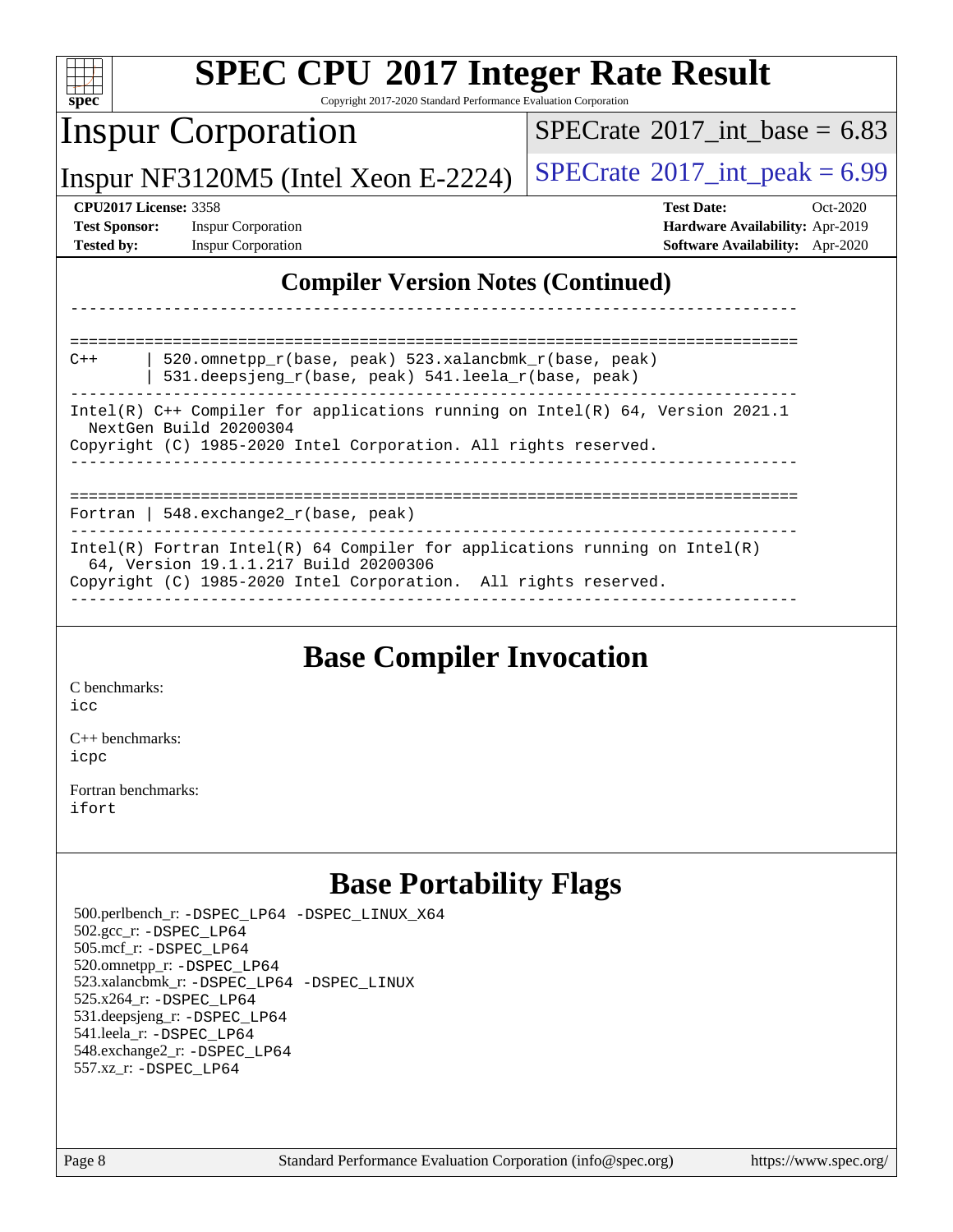| spe<br>c |  |  |  |  |  |  |
|----------|--|--|--|--|--|--|

Copyright 2017-2020 Standard Performance Evaluation Corporation

## Inspur Corporation

[SPECrate](http://www.spec.org/auto/cpu2017/Docs/result-fields.html#SPECrate2017intbase)®2017 int\_base =  $6.83$ 

Inspur NF3120M5 (Intel Xeon E-2224)  $|SPECrate^{\circ}2017\_int\_peak = 6.99$  $|SPECrate^{\circ}2017\_int\_peak = 6.99$  $|SPECrate^{\circ}2017\_int\_peak = 6.99$ 

**[Test Sponsor:](http://www.spec.org/auto/cpu2017/Docs/result-fields.html#TestSponsor)** Inspur Corporation **[Hardware Availability:](http://www.spec.org/auto/cpu2017/Docs/result-fields.html#HardwareAvailability)** Apr-2019 **[Tested by:](http://www.spec.org/auto/cpu2017/Docs/result-fields.html#Testedby)** Inspur Corporation **[Software Availability:](http://www.spec.org/auto/cpu2017/Docs/result-fields.html#SoftwareAvailability)** Apr-2020

**[CPU2017 License:](http://www.spec.org/auto/cpu2017/Docs/result-fields.html#CPU2017License)** 3358 **[Test Date:](http://www.spec.org/auto/cpu2017/Docs/result-fields.html#TestDate)** Oct-2020

### **[Base Optimization Flags](http://www.spec.org/auto/cpu2017/Docs/result-fields.html#BaseOptimizationFlags)**

#### [C benchmarks:](http://www.spec.org/auto/cpu2017/Docs/result-fields.html#Cbenchmarks)

[-m64](http://www.spec.org/cpu2017/results/res2020q4/cpu2017-20201109-24378.flags.html#user_CCbase_m64-icc) [-qnextgen](http://www.spec.org/cpu2017/results/res2020q4/cpu2017-20201109-24378.flags.html#user_CCbase_f-qnextgen) [-std=c11](http://www.spec.org/cpu2017/results/res2020q4/cpu2017-20201109-24378.flags.html#user_CCbase_std-icc-std_0e1c27790398a4642dfca32ffe6c27b5796f9c2d2676156f2e42c9c44eaad0c049b1cdb667a270c34d979996257aeb8fc440bfb01818dbc9357bd9d174cb8524) [-Wl,-plugin-opt=-x86-branches-within-32B-boundaries](http://www.spec.org/cpu2017/results/res2020q4/cpu2017-20201109-24378.flags.html#user_CCbase_f-x86-branches-within-32B-boundaries_0098b4e4317ae60947b7b728078a624952a08ac37a3c797dfb4ffeb399e0c61a9dd0f2f44ce917e9361fb9076ccb15e7824594512dd315205382d84209e912f3) [-Wl,-z,muldefs](http://www.spec.org/cpu2017/results/res2020q4/cpu2017-20201109-24378.flags.html#user_CCbase_link_force_multiple1_b4cbdb97b34bdee9ceefcfe54f4c8ea74255f0b02a4b23e853cdb0e18eb4525ac79b5a88067c842dd0ee6996c24547a27a4b99331201badda8798ef8a743f577) [-xCORE-AVX2](http://www.spec.org/cpu2017/results/res2020q4/cpu2017-20201109-24378.flags.html#user_CCbase_f-xCORE-AVX2) [-O3](http://www.spec.org/cpu2017/results/res2020q4/cpu2017-20201109-24378.flags.html#user_CCbase_f-O3) [-ffast-math](http://www.spec.org/cpu2017/results/res2020q4/cpu2017-20201109-24378.flags.html#user_CCbase_f-ffast-math) [-flto](http://www.spec.org/cpu2017/results/res2020q4/cpu2017-20201109-24378.flags.html#user_CCbase_f-flto) [-mfpmath=sse](http://www.spec.org/cpu2017/results/res2020q4/cpu2017-20201109-24378.flags.html#user_CCbase_f-mfpmath_70eb8fac26bde974f8ab713bc9086c5621c0b8d2f6c86f38af0bd7062540daf19db5f3a066d8c6684be05d84c9b6322eb3b5be6619d967835195b93d6c02afa1) [-funroll-loops](http://www.spec.org/cpu2017/results/res2020q4/cpu2017-20201109-24378.flags.html#user_CCbase_f-funroll-loops) [-fuse-ld=gold](http://www.spec.org/cpu2017/results/res2020q4/cpu2017-20201109-24378.flags.html#user_CCbase_f-fuse-ld_920b3586e2b8c6e0748b9c84fa9b744736ba725a32cab14ad8f3d4ad28eecb2f59d1144823d2e17006539a88734fe1fc08fc3035f7676166309105a78aaabc32) [-qopt-mem-layout-trans=4](http://www.spec.org/cpu2017/results/res2020q4/cpu2017-20201109-24378.flags.html#user_CCbase_f-qopt-mem-layout-trans_fa39e755916c150a61361b7846f310bcdf6f04e385ef281cadf3647acec3f0ae266d1a1d22d972a7087a248fd4e6ca390a3634700869573d231a252c784941a8) [-L/usr/local/IntelCompiler19/compilers\\_and\\_libraries\\_2020.1.217/linux/compiler/lib/intel64\\_lin](http://www.spec.org/cpu2017/results/res2020q4/cpu2017-20201109-24378.flags.html#user_CCbase_linkpath_2cb6f503891ebf8baee7515f4e7d4ec1217444d1d05903cc0091ac4158de400651d2b2313a9fa414cb8a8f0e16ab029634f5c6db340f400369c190d4db8a54a0) [-lqkmalloc](http://www.spec.org/cpu2017/results/res2020q4/cpu2017-20201109-24378.flags.html#user_CCbase_qkmalloc_link_lib_79a818439969f771c6bc311cfd333c00fc099dad35c030f5aab9dda831713d2015205805422f83de8875488a2991c0a156aaa600e1f9138f8fc37004abc96dc5) [C++ benchmarks:](http://www.spec.org/auto/cpu2017/Docs/result-fields.html#CXXbenchmarks) [-m64](http://www.spec.org/cpu2017/results/res2020q4/cpu2017-20201109-24378.flags.html#user_CXXbase_m64-icc) [-qnextgen](http://www.spec.org/cpu2017/results/res2020q4/cpu2017-20201109-24378.flags.html#user_CXXbase_f-qnextgen) [-Wl,-plugin-opt=-x86-branches-within-32B-boundaries](http://www.spec.org/cpu2017/results/res2020q4/cpu2017-20201109-24378.flags.html#user_CXXbase_f-x86-branches-within-32B-boundaries_0098b4e4317ae60947b7b728078a624952a08ac37a3c797dfb4ffeb399e0c61a9dd0f2f44ce917e9361fb9076ccb15e7824594512dd315205382d84209e912f3) [-Wl,-z,muldefs](http://www.spec.org/cpu2017/results/res2020q4/cpu2017-20201109-24378.flags.html#user_CXXbase_link_force_multiple1_b4cbdb97b34bdee9ceefcfe54f4c8ea74255f0b02a4b23e853cdb0e18eb4525ac79b5a88067c842dd0ee6996c24547a27a4b99331201badda8798ef8a743f577) [-xCORE-AVX2](http://www.spec.org/cpu2017/results/res2020q4/cpu2017-20201109-24378.flags.html#user_CXXbase_f-xCORE-AVX2) [-O3](http://www.spec.org/cpu2017/results/res2020q4/cpu2017-20201109-24378.flags.html#user_CXXbase_f-O3) [-ffast-math](http://www.spec.org/cpu2017/results/res2020q4/cpu2017-20201109-24378.flags.html#user_CXXbase_f-ffast-math) [-flto](http://www.spec.org/cpu2017/results/res2020q4/cpu2017-20201109-24378.flags.html#user_CXXbase_f-flto) [-mfpmath=sse](http://www.spec.org/cpu2017/results/res2020q4/cpu2017-20201109-24378.flags.html#user_CXXbase_f-mfpmath_70eb8fac26bde974f8ab713bc9086c5621c0b8d2f6c86f38af0bd7062540daf19db5f3a066d8c6684be05d84c9b6322eb3b5be6619d967835195b93d6c02afa1) [-funroll-loops](http://www.spec.org/cpu2017/results/res2020q4/cpu2017-20201109-24378.flags.html#user_CXXbase_f-funroll-loops) [-fuse-ld=gold](http://www.spec.org/cpu2017/results/res2020q4/cpu2017-20201109-24378.flags.html#user_CXXbase_f-fuse-ld_920b3586e2b8c6e0748b9c84fa9b744736ba725a32cab14ad8f3d4ad28eecb2f59d1144823d2e17006539a88734fe1fc08fc3035f7676166309105a78aaabc32) [-qopt-mem-layout-trans=4](http://www.spec.org/cpu2017/results/res2020q4/cpu2017-20201109-24378.flags.html#user_CXXbase_f-qopt-mem-layout-trans_fa39e755916c150a61361b7846f310bcdf6f04e385ef281cadf3647acec3f0ae266d1a1d22d972a7087a248fd4e6ca390a3634700869573d231a252c784941a8) [-L/usr/local/IntelCompiler19/compilers\\_and\\_libraries\\_2020.1.217/linux/compiler/lib/intel64\\_lin](http://www.spec.org/cpu2017/results/res2020q4/cpu2017-20201109-24378.flags.html#user_CXXbase_linkpath_2cb6f503891ebf8baee7515f4e7d4ec1217444d1d05903cc0091ac4158de400651d2b2313a9fa414cb8a8f0e16ab029634f5c6db340f400369c190d4db8a54a0) [-lqkmalloc](http://www.spec.org/cpu2017/results/res2020q4/cpu2017-20201109-24378.flags.html#user_CXXbase_qkmalloc_link_lib_79a818439969f771c6bc311cfd333c00fc099dad35c030f5aab9dda831713d2015205805422f83de8875488a2991c0a156aaa600e1f9138f8fc37004abc96dc5) [Fortran benchmarks](http://www.spec.org/auto/cpu2017/Docs/result-fields.html#Fortranbenchmarks): [-m64](http://www.spec.org/cpu2017/results/res2020q4/cpu2017-20201109-24378.flags.html#user_FCbase_m64-icc) [-Wl,-plugin-opt=-x86-branches-within-32B-boundaries](http://www.spec.org/cpu2017/results/res2020q4/cpu2017-20201109-24378.flags.html#user_FCbase_f-x86-branches-within-32B-boundaries_0098b4e4317ae60947b7b728078a624952a08ac37a3c797dfb4ffeb399e0c61a9dd0f2f44ce917e9361fb9076ccb15e7824594512dd315205382d84209e912f3) [-Wl,-z,muldefs](http://www.spec.org/cpu2017/results/res2020q4/cpu2017-20201109-24378.flags.html#user_FCbase_link_force_multiple1_b4cbdb97b34bdee9ceefcfe54f4c8ea74255f0b02a4b23e853cdb0e18eb4525ac79b5a88067c842dd0ee6996c24547a27a4b99331201badda8798ef8a743f577) [-xCORE-AVX2](http://www.spec.org/cpu2017/results/res2020q4/cpu2017-20201109-24378.flags.html#user_FCbase_f-xCORE-AVX2) [-O3](http://www.spec.org/cpu2017/results/res2020q4/cpu2017-20201109-24378.flags.html#user_FCbase_f-O3) [-ipo](http://www.spec.org/cpu2017/results/res2020q4/cpu2017-20201109-24378.flags.html#user_FCbase_f-ipo) [-no-prec-div](http://www.spec.org/cpu2017/results/res2020q4/cpu2017-20201109-24378.flags.html#user_FCbase_f-no-prec-div) [-qopt-mem-layout-trans=4](http://www.spec.org/cpu2017/results/res2020q4/cpu2017-20201109-24378.flags.html#user_FCbase_f-qopt-mem-layout-trans_fa39e755916c150a61361b7846f310bcdf6f04e385ef281cadf3647acec3f0ae266d1a1d22d972a7087a248fd4e6ca390a3634700869573d231a252c784941a8) [-nostandard-realloc-lhs](http://www.spec.org/cpu2017/results/res2020q4/cpu2017-20201109-24378.flags.html#user_FCbase_f_2003_std_realloc_82b4557e90729c0f113870c07e44d33d6f5a304b4f63d4c15d2d0f1fab99f5daaed73bdb9275d9ae411527f28b936061aa8b9c8f2d63842963b95c9dd6426b8a) [-align array32byte](http://www.spec.org/cpu2017/results/res2020q4/cpu2017-20201109-24378.flags.html#user_FCbase_align_array32byte_b982fe038af199962ba9a80c053b8342c548c85b40b8e86eb3cc33dee0d7986a4af373ac2d51c3f7cf710a18d62fdce2948f201cd044323541f22fc0fffc51b6) [-auto](http://www.spec.org/cpu2017/results/res2020q4/cpu2017-20201109-24378.flags.html#user_FCbase_f-auto)

[-mbranches-within-32B-boundaries](http://www.spec.org/cpu2017/results/res2020q4/cpu2017-20201109-24378.flags.html#user_FCbase_f-mbranches-within-32B-boundaries)

[-L/usr/local/IntelCompiler19/compilers\\_and\\_libraries\\_2020.1.217/linux/compiler/lib/intel64\\_lin](http://www.spec.org/cpu2017/results/res2020q4/cpu2017-20201109-24378.flags.html#user_FCbase_linkpath_2cb6f503891ebf8baee7515f4e7d4ec1217444d1d05903cc0091ac4158de400651d2b2313a9fa414cb8a8f0e16ab029634f5c6db340f400369c190d4db8a54a0) [-lqkmalloc](http://www.spec.org/cpu2017/results/res2020q4/cpu2017-20201109-24378.flags.html#user_FCbase_qkmalloc_link_lib_79a818439969f771c6bc311cfd333c00fc099dad35c030f5aab9dda831713d2015205805422f83de8875488a2991c0a156aaa600e1f9138f8fc37004abc96dc5)

### **[Peak Compiler Invocation](http://www.spec.org/auto/cpu2017/Docs/result-fields.html#PeakCompilerInvocation)**

[C benchmarks](http://www.spec.org/auto/cpu2017/Docs/result-fields.html#Cbenchmarks): [icc](http://www.spec.org/cpu2017/results/res2020q4/cpu2017-20201109-24378.flags.html#user_CCpeak_intel_icc_66fc1ee009f7361af1fbd72ca7dcefbb700085f36577c54f309893dd4ec40d12360134090235512931783d35fd58c0460139e722d5067c5574d8eaf2b3e37e92)

| $C_{++}$ benchmarks: |  |
|----------------------|--|
| icpc                 |  |

[Fortran benchmarks](http://www.spec.org/auto/cpu2017/Docs/result-fields.html#Fortranbenchmarks): [ifort](http://www.spec.org/cpu2017/results/res2020q4/cpu2017-20201109-24378.flags.html#user_FCpeak_intel_ifort_8111460550e3ca792625aed983ce982f94888b8b503583aa7ba2b8303487b4d8a21a13e7191a45c5fd58ff318f48f9492884d4413fa793fd88dd292cad7027ca)

## **[Peak Portability Flags](http://www.spec.org/auto/cpu2017/Docs/result-fields.html#PeakPortabilityFlags)**

 500.perlbench\_r: [-DSPEC\\_LP64](http://www.spec.org/cpu2017/results/res2020q4/cpu2017-20201109-24378.flags.html#b500.perlbench_r_peakPORTABILITY_DSPEC_LP64) [-DSPEC\\_LINUX\\_X64](http://www.spec.org/cpu2017/results/res2020q4/cpu2017-20201109-24378.flags.html#b500.perlbench_r_peakCPORTABILITY_DSPEC_LINUX_X64) 502.gcc\_r: [-D\\_FILE\\_OFFSET\\_BITS=64](http://www.spec.org/cpu2017/results/res2020q4/cpu2017-20201109-24378.flags.html#user_peakPORTABILITY502_gcc_r_file_offset_bits_64_5ae949a99b284ddf4e95728d47cb0843d81b2eb0e18bdfe74bbf0f61d0b064f4bda2f10ea5eb90e1dcab0e84dbc592acfc5018bc955c18609f94ddb8d550002c) 505.mcf\_r: [-DSPEC\\_LP64](http://www.spec.org/cpu2017/results/res2020q4/cpu2017-20201109-24378.flags.html#suite_peakPORTABILITY505_mcf_r_DSPEC_LP64) 520.omnetpp\_r: [-DSPEC\\_LP64](http://www.spec.org/cpu2017/results/res2020q4/cpu2017-20201109-24378.flags.html#suite_peakPORTABILITY520_omnetpp_r_DSPEC_LP64) 523.xalancbmk\_r: [-DSPEC\\_LP64](http://www.spec.org/cpu2017/results/res2020q4/cpu2017-20201109-24378.flags.html#suite_peakPORTABILITY523_xalancbmk_r_DSPEC_LP64) [-DSPEC\\_LINUX](http://www.spec.org/cpu2017/results/res2020q4/cpu2017-20201109-24378.flags.html#b523.xalancbmk_r_peakCXXPORTABILITY_DSPEC_LINUX)

**(Continued on next page)**

Page 9 Standard Performance Evaluation Corporation [\(info@spec.org\)](mailto:info@spec.org) <https://www.spec.org/>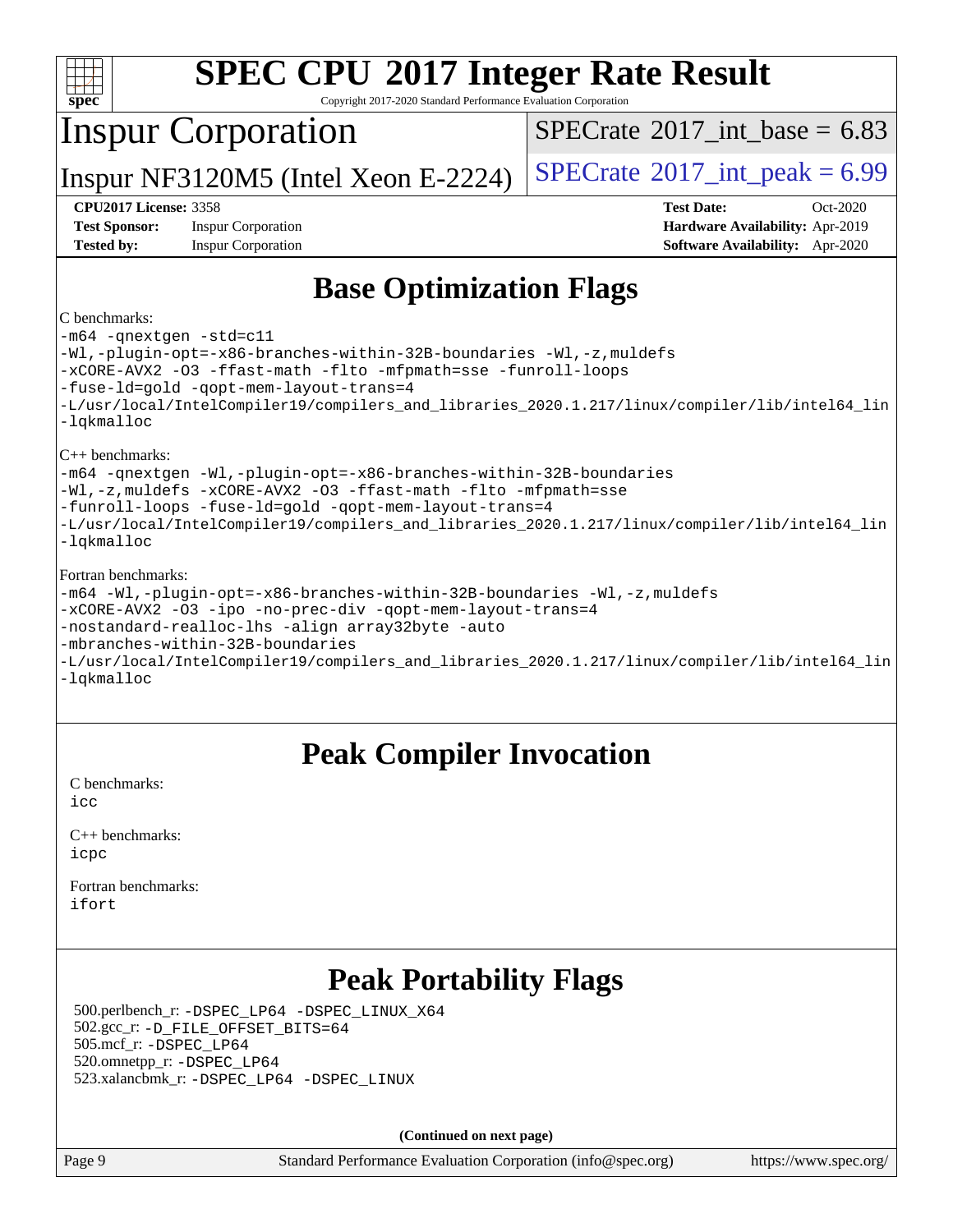

Copyright 2017-2020 Standard Performance Evaluation Corporation

## Inspur Corporation

[SPECrate](http://www.spec.org/auto/cpu2017/Docs/result-fields.html#SPECrate2017intbase)<sup>®</sup>2017 int\_base = 6.83

Inspur NF3120M5 (Intel Xeon E-2224)  $|SPECrate^{\circ}2017\_int\_peak = 6.99$  $|SPECrate^{\circ}2017\_int\_peak = 6.99$  $|SPECrate^{\circ}2017\_int\_peak = 6.99$ 

**[Test Sponsor:](http://www.spec.org/auto/cpu2017/Docs/result-fields.html#TestSponsor)** Inspur Corporation **[Hardware Availability:](http://www.spec.org/auto/cpu2017/Docs/result-fields.html#HardwareAvailability)** Apr-2019

**[CPU2017 License:](http://www.spec.org/auto/cpu2017/Docs/result-fields.html#CPU2017License)** 3358 **[Test Date:](http://www.spec.org/auto/cpu2017/Docs/result-fields.html#TestDate)** Oct-2020 **[Tested by:](http://www.spec.org/auto/cpu2017/Docs/result-fields.html#Testedby)** Inspur Corporation **[Software Availability:](http://www.spec.org/auto/cpu2017/Docs/result-fields.html#SoftwareAvailability)** Apr-2020

# **[Peak Portability Flags \(Continued\)](http://www.spec.org/auto/cpu2017/Docs/result-fields.html#PeakPortabilityFlags)**

 525.x264\_r: [-DSPEC\\_LP64](http://www.spec.org/cpu2017/results/res2020q4/cpu2017-20201109-24378.flags.html#suite_peakPORTABILITY525_x264_r_DSPEC_LP64) 531.deepsjeng\_r: [-DSPEC\\_LP64](http://www.spec.org/cpu2017/results/res2020q4/cpu2017-20201109-24378.flags.html#suite_peakPORTABILITY531_deepsjeng_r_DSPEC_LP64) 541.leela\_r: [-DSPEC\\_LP64](http://www.spec.org/cpu2017/results/res2020q4/cpu2017-20201109-24378.flags.html#suite_peakPORTABILITY541_leela_r_DSPEC_LP64) 548.exchange2\_r: [-DSPEC\\_LP64](http://www.spec.org/cpu2017/results/res2020q4/cpu2017-20201109-24378.flags.html#suite_peakPORTABILITY548_exchange2_r_DSPEC_LP64) 557.xz\_r: [-DSPEC\\_LP64](http://www.spec.org/cpu2017/results/res2020q4/cpu2017-20201109-24378.flags.html#suite_peakPORTABILITY557_xz_r_DSPEC_LP64)

## **[Peak Optimization Flags](http://www.spec.org/auto/cpu2017/Docs/result-fields.html#PeakOptimizationFlags)**

[C benchmarks](http://www.spec.org/auto/cpu2017/Docs/result-fields.html#Cbenchmarks):

```
Page 10 Standard Performance Evaluation Corporation (info@spec.org) https://www.spec.org/
  500.perlbench_r: -Wl,-z,muldefs -prof-gen(pass 1) -prof-use(pass 2)
-xCORE-AVX2 -ipo -O3 -no-prec-div
-qopt-mem-layout-trans=4 -fno-strict-overflow
-mbranches-within-32B-boundaries
-L/usr/local/IntelCompiler19/compilers_and_libraries_2020.1.217/linux/compiler/lib/intel64_lin
-lqkmalloc
  502.gcc_r: -m32
-L/usr/local/IntelCompiler19/compilers_and_libraries_2020.1.217/linux/compiler/lib/ia32_lin
-std=gnu89
-Wl,-plugin-opt=-x86-branches-within-32B-boundaries
-Wl,-z,muldefs -fprofile-generate(pass 1)
-fprofile-use=default.profdata(pass 2) -xCORE-AVX2 -flto
-Ofast(pass 1) -O3 -ffast-math -qnextgen -fuse-ld=gold
-qopt-mem-layout-trans=4 -L/usr/local/jemalloc32-5.0.1/lib
-ljemalloc
  505.mcf_r: basepeak = yes
  525.x264_r: -m64 -qnextgen -std=c11
-Wl,-plugin-opt=-x86-branches-within-32B-boundaries
-Wl,-z,muldefs -xCORE-AVX2 -flto -O3 -ffast-math
-fuse-ld=gold -qopt-mem-layout-trans=4 -fno-alias
-L/usr/local/IntelCompiler19/compilers_and_libraries_2020.1.217/linux/compiler/lib/intel64_lin
-lqkmalloc
  557.xz_r: -Wl,-z,muldefs -xCORE-AVX2 -ipo -O3 -no-prec-div
-qopt-mem-layout-trans=4 -mbranches-within-32B-boundaries
-L/usr/local/IntelCompiler19/compilers_and_libraries_2020.1.217/linux/compiler/lib/intel64_lin
-lqkmalloc
C++ benchmarks: 
                                       (Continued on next page)
```